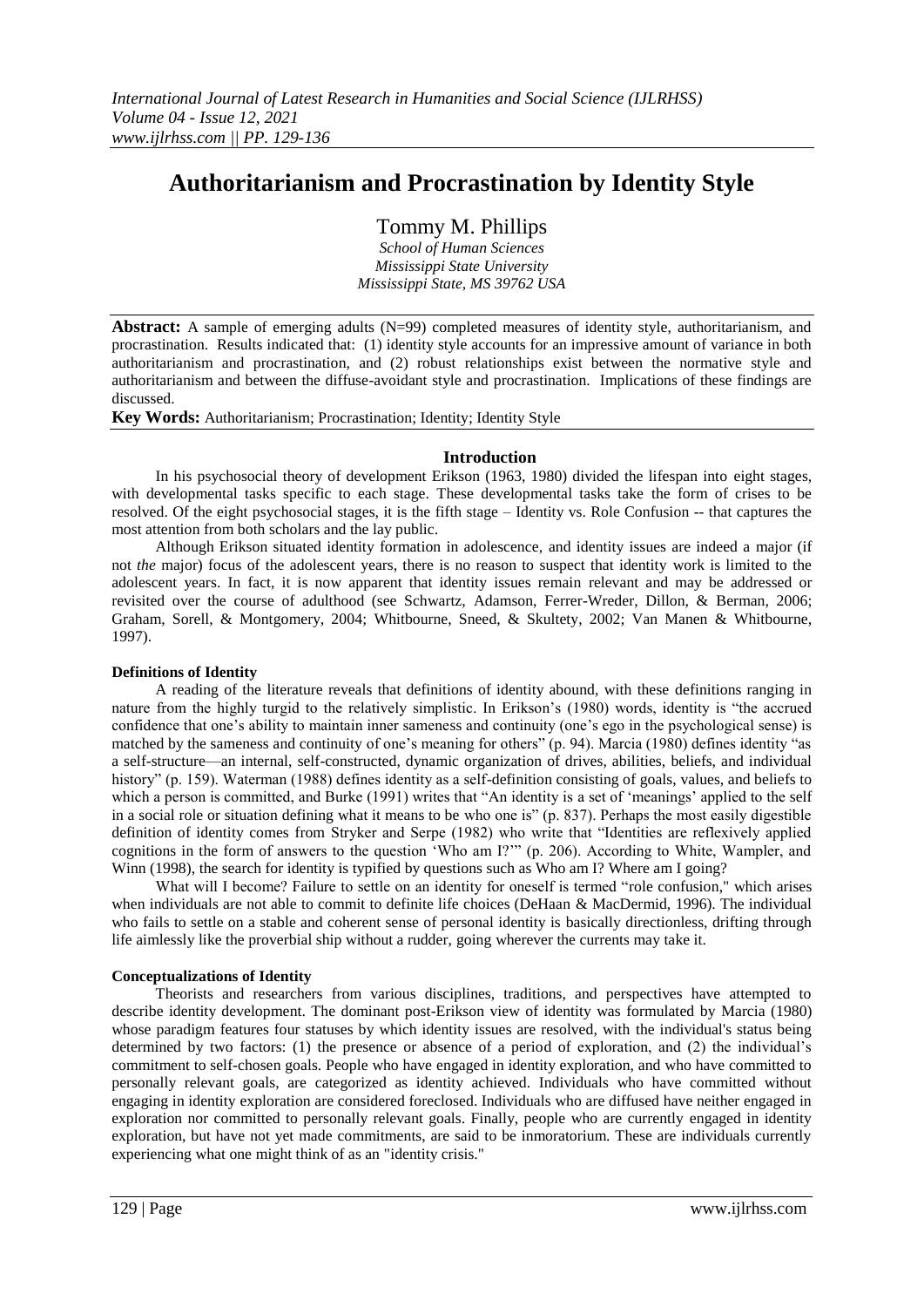#### *www.ijlrhss.com || PP. 129-136*

While it is true that Marcia's identity status paradigm has dominated identity research over the past several decades (Berzonsky, 1997), the paradigm has been criticized for its focus on identity as an outcome variable and its neglect of the processes that underlie identity development (see Kerpelman, Pittman, &Lamke, 1997). An alternative to the status paradigm is Berzonsky's (1989) process interpretation of identity development which emphasizes the social-cognitive substrates of identity.

Berzonsky's (1997) theory of identity and identity processes draws from Kelly's (1955) personal construct theory. In this view, identity is seen as something that is to be constructed not "discovered." According to Berzonsky, an identity is essentially a theory of the self consisting of assumptions, constructs, and postulates relevant to the self. Self-theories serve a pragmatic function in that they act as interpretive and problem-solving frameworks that have to be monitored, evaluated, and revised (when appropriate) across the lifespan in order to maintain efficacy.

Individuals vary in how they monitor, utilize, test, and revise their identities (Berzonsky, 1997). Berzonsky (1989, 1997) refers to these different ways of approaching and navigating identity issues as identity styles. Three identity styles are proposed: the informational style, the normative style, and the diffuse-avoidant style. The informational style entails an orientation to explore, as well as actively seeking out, processing, and evaluating self-relevant information.

The normative style is characterized by a less powerful orientation to explore, a concern with the standards and expectations of significant others (e.g., parents and other authority figures), and a resistance against information that challenges or calls into question currently held beliefs and values. Finally, the hallmarks of the diffuse-avoidant style are procrastination and an avoidance of dealing with personally relevant issues, with this delay in dealing with personally relevant issues resulting in a tendency for situational demands and consequences to determine a course of action. While people are capable of using all three styles, they may develop a preferred style that may vary from one identity domain to another. Berzonsky's identity styles correlate with Marcia's statuses, with the informational style being consistent with the moratorium and achieved statuses, while the normative and diffuse-avoidant styles correspond to the foreclosed and diffused statuses, respectively.

#### **Identity, Authoritarianism, and Procrastination**

Previous research has revealed associations between the normative style and authoritarianism and the diffuse-avoidant style and procrastination. With regard to authoritarianism, Marcia (1967) found a tendency for foreclosures (characterized by a normative orientation) to endorse authoritarian values more. Subsequent scholars have found that the normative orientation is typified by internalizing and conforming to the standards, expectations, values, beliefs, and ways of coping of authority figures and significant others (White, Wampler, & Winn, 1998; Berzonsky, 1992; Nurmi, Berzonsky, Tammi, & Kinney, 1997). Berzonsky and Sullivan (1992) found a tendency among normatives not to seek problem-relevant information unless from a high prestige source, a tendency that is quite authoritarian in nature, and Soenens, Berzonsky, Vansteenkiste, Beyers, and Goosens (2005) found that normatives are characterized by a controlled causality orientation, meaning that they organize their behavior on the basis of external controls and constraints and tend to define themselves in terms of the norms and expectations held by significant others (e.g., parents and other authority figures). Finally, Duriez and Soenens (2006) found that the normative style is positively related to right wing authoritarianism (characterized by a submissive orientation toward authority figures, as well as a reliance on authorities and significant referent groups).

In general, authoritarianism may be thought of as a predisposition "to act in an obedient and respectful manner in situations in which there is a socially sanctioned expectation that an overt or implied command or request will be followed**"** (Rigby, 1987, p. 616). While a general acceptance of norms and authority may be desirable, necessary even, for civil society, authoritarians view and adhere to social norms and authority in a manner that is both less critical and more dogmatic. Questioning conventions or authority figures is virtually absent from the cognitive or behavioral repertoires of the authoritarian. Actually violating conventions or the dictates of authority figures is an even more remote possibility where the authoritarian is concerned.

Altemeyer (1996; 1988) defines authoritarianism in terms of three attitudinal clusters: authoritarian submission, authoritarian aggression, and conventialism. As used in this paper, "authoritarianism" corresponds to Altemeyer's concepts of authoritarian submission and conventialism. Authoritarian submission involves a general acceptance of the statements and actions of perceived established authorities and a general willingness to comply with their instructions without further inducement (Altemeyer, 1996). Basically, authoritarians believe that authorities should be trusted, respected, and obeyed. Such individuals assume that authority figures know what is best and display indignation when people criticize or disobey authorities.

Conventialism, according to Altemeyer (1996), entails a pronounced acceptance of, and adherence to, the traditional social norms of one's society. Social conventions are viewed as both moral and social imperatives,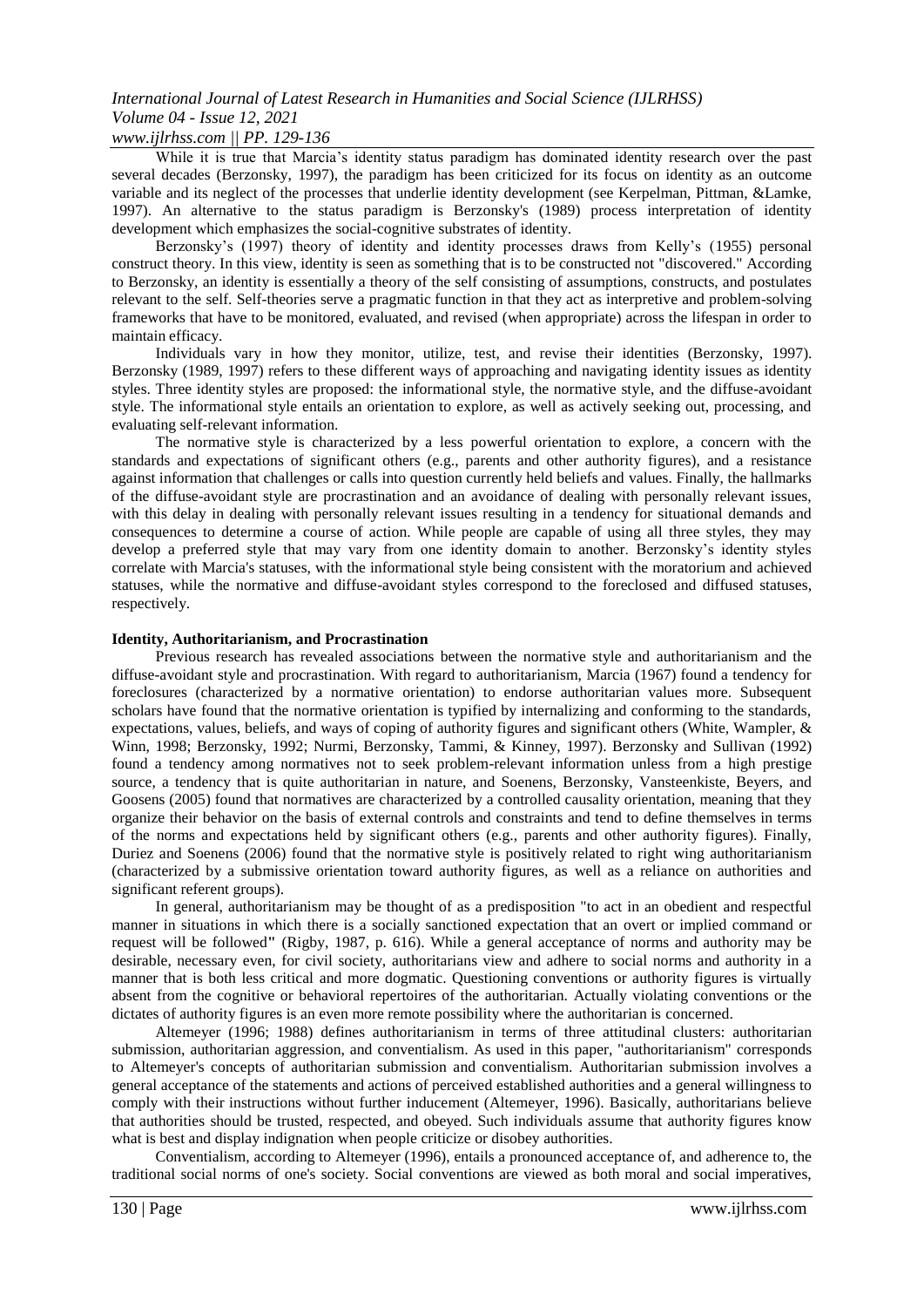### *www.ijlrhss.com || PP. 129-136*

with authoritarians rejecting the notions that social customs are arbitrary and that one group's customs are as good as another's (Altemeyer, 1996). The authoritarian's adherence to social norms is highly resistant to change, and authoritarians are likely to view failure or refusal to abide by social norms as "wrong," sinful, or deviant.

Milgram's (1974) experiments on obedience demonstrated that *most* people can be induced to obey authority figures, and as Altemeyer (1988) points out, even to commit callous, hideous acts. The fact is, however, that some people can be induced to obey with significantly less pressure or prodding. Authoritarianism is of practical concern and interest because individuals who are highly pro-authority can be transformed easily into what Milgram called an "agentic state" by virtue of being "set" to obey (Rigby, 1987). Once in such an agentic state, there are few limits as to what an individual will do at the behest of authority, even if it involves violating one's conscience and harming others.

The diffuse-avoidant orientation has been associated with procrastination (Adams, Berzonsky, & Keating, 2006; Nurmi, Berzonsky, Tammi, & Kinney, 1997; Berzonsky, 1993; Berzonsky, 1990). The tendency is for those with a diffuse-avoidant identity style to delay or avoid dealing with things until eventually a course of behavior is determined by situational/contextual consequences. In other words, where the diffuse-avoidant orientation is concerned, there is seldom any advanced planning or work. To the contrary, course of action tends to be determined by the immediate situation. Procrastination may be defined as a failure to get things done in a timely manner (Haycock, McCarthy, &Skay, 1998) or as a tendency to put off doing something until a future date (Johnson, Green, &Kluever, 2000). Occasional procrastination is not unusual, but for some people procrastination is a chronic tendency that causes significant problems (Balkis &Duru, 2007). External consequences associated with procrastination include academic problems (Balkis &Duru, 2007; Ferrari, Keane, Wolfe, & Beck, 1998; Burka & Yuen, 1983), work/professional problems (Balkis &Duru, 2007; Burka & Yuen, 1983), and strained relationships (Balkis &Duru, 2007; Burka & Yuen, 1983). Internal consequences of procrastination include various forms of psychological distress (Balkis &Duru, 2007; Tice & Baumeister, 1997; Burka & Yuen, 1983). Rather interestingly, Tice and Baumeister (1997) found that procrastinators report less stress in the short term, but over time, actually end up suffering from more stress and health problems than nonprocrastinators.

#### **Purpose**

The present study sought to replicate the findings of previous scholars with regard to the relationship between the normative identity style and authoritarianism and between the diffuse/avoidant style and procrastination. The merits of replication are detailed cogently by Park (2004) who was provoked to study the topic when review comments on a proposed replication study included the question, "What is the value of replication?"

Two major purposes of replication are: (1) to strengthen a theory so that it will become part of our general knowledge system, and (2) to test its truth or veracity to determine if it should be supported as knowledge at all (Park, 2004). Before a result can serve as a basis for theory, it needs to pass the test of reproductability (Amir in Park, 2004). In fact, if theories or research findings are sound, they ought to stand up under repeated replications. The only way to guarantee that a phenomenon is robust is repeated replication by independent researchers (McElvie in Park, 2004). The fallibility of social science research makes replication even more important (Tsang & Kwan, 1999).

Although relatively rare in the social sciences, where there is great pressure to be original, replication studies have much to offer. Unfortunately, as Park (2004) points out, when a replication study supports a finding or theory, the attitude of publishers is "So what?" or "We already knew it." Therefore, despite the fact that replication is critical to the validity of research findings, descriptions of replication studies in the social science literature are rare, as it can be quite difficult for researchers involved in such endeavors to find publication outlets for their work.

#### **Method**

#### **Sample**

The sample for this study consisted of 99 emerging adults (Mean age  $=21.84$ ) enrolled in introductory psychology courses. By gender, the sample was 68% female and32% male. In terms of ethnicity, of the sample was predominantly of European ancestry (78%), with most of the remaining participants being African American (20%). Participants received extra credit for participating in this study.

#### **Measures**

Participants completed a questionnaire that included measures of identity style, authoritarianism, and procrastination. These measures are described below.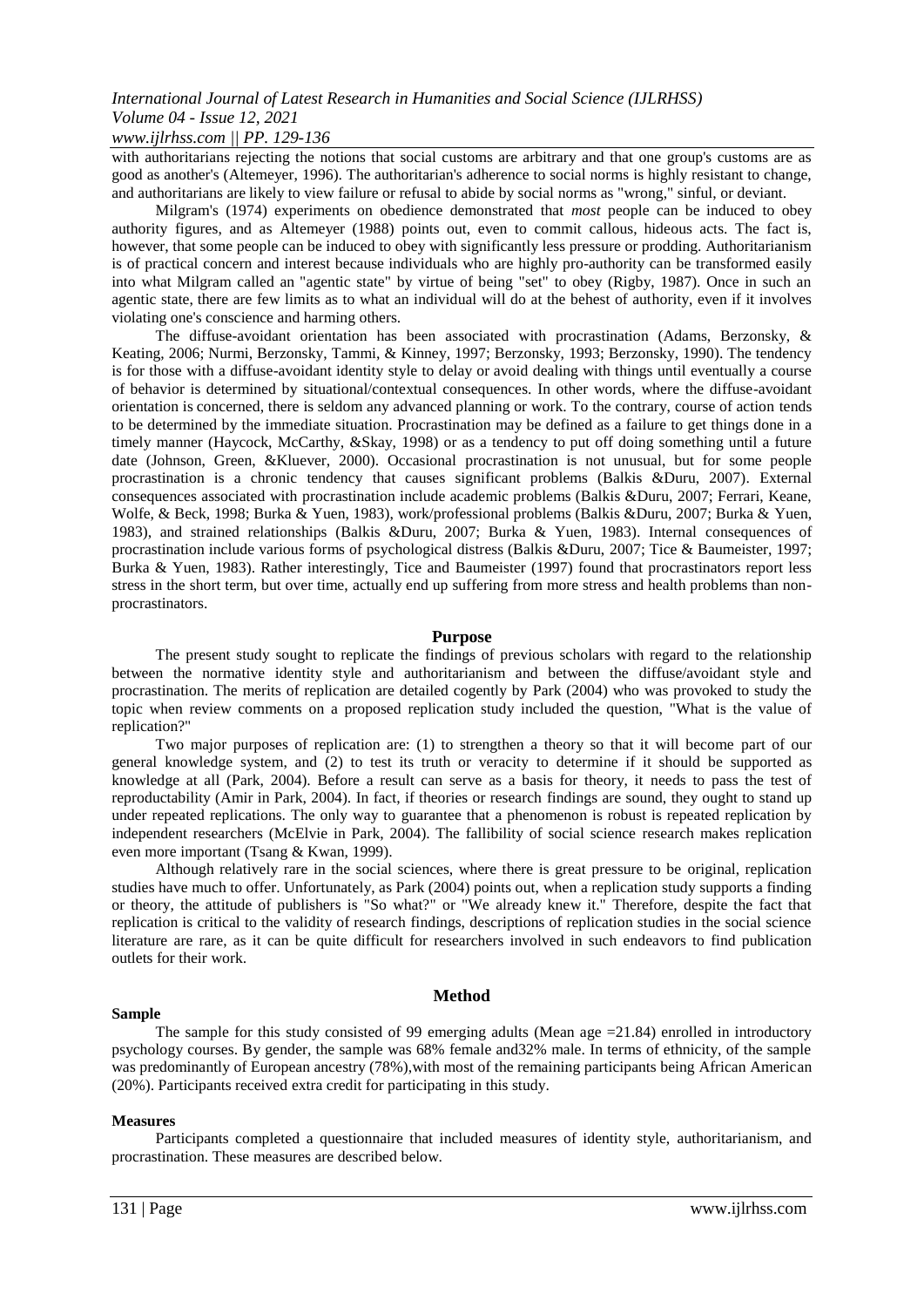### *www.ijlrhss.com || PP. 129-136*

*Identity Style Inventory - Revised for a Sixth-Grade Reading Level (ISI-6G).* Identity style was assessed with the Identity Style Inventory Revised for a Sixth-Grade Reading Level (ISI-6G) (White, Wampler, & Winn, 1998), a 40-item measure that participants complete using a 5-point Likert-type scale. In the present study, the ISI-6G revealed only marginal reliability, with coefficient alphas as follows: Information = .56, Diffuseavoidant  $= .67$ , and Normative  $= .61$ . Means for the three ISI-6G scales used in this study were as follows: Information = 39.67 (SD = 4.84), Normative = 30.57 (SD = 5.29), and Diffuse/avoidant = 26.13 (SD = 6.00). With regard to actual assignment to identity style, 28.3% of participants were classified as using an informationoriented style, 33.3% a normative style, and 38.4% a diffuse/avoidant style.

*Authority Behavior Inventory (ABI).* Acceptance of authority (authoritarian submission and conventionalism) was measured using 12 items from the Authority Behavior Inventory (Rigby, 1987). A sample item reads, "Do you show special respect for people in high positions?" Participants responded to each statement using a 5-point Likert-type scale (1=Never, 5=Very frequently). The 12 items showed acceptable reliability (alpha = .77). Scores ranged from 23 to 55, with the mean authoritarianism score being  $44.03$  (SD = 6.66). Higher scores indicated a greater degree of authoritarian submission and conventionalism.

*Procrastination Scale*. Tendency toward procrastination was assessed using 10 items from the Procrastination Scale (Tuckman, 1991). An example of the type of item on the PS is "I postpone starting on things that I don't like to do." In terms of reliability, the 10 items used in this study showed acceptable reliability (alpha = .78). Scores ranged from 15 to 37 (Mean = 24.38, SD = 5.52), with higher scores reflecting a greater tendency toward procrastination.

#### **Hypotheses**

This study was guided by several hypotheses:

1. A normative orientation would be associated with higher authoritarianism scores.

2. The diffuse-avoidant style would be associated with a greater tendency toward procrastination.

3. An informational orientation would be associated with lower authoritarianism and procrastination scores.

#### **Results**

#### **Correlations**

Pearson product-moment correlation coefficients were calculated for raw scores on the information, normative, and diffuse-avoidant scales of the ISI-6G, authoritarianism, and procrastination. As can be seen in Table 1, scores on both the normative and information scales of the ISI-6G were positively associated with authoritarianism score, while diffuse-avoidant score was negatively related to scores on the measure of authoritarianism. Concurrently, there was a significant positive relationship between diffuse-avoidant score and procrastination.

Normative score was inversely related to procrastination score, while there was no relationship whatsoever between information score and procrastination.

| Table 1 Bivariate Correlations between ISI-6G Raw Scores, Authoritarianism, and Procrastination |
|-------------------------------------------------------------------------------------------------|
|-------------------------------------------------------------------------------------------------|

|     |                  |         | $\overline{2}$ | 3      | 4      |  |
|-----|------------------|---------|----------------|--------|--------|--|
|     | Information      |         |                |        |        |  |
| 2.  | Normative        | $.35**$ |                |        |        |  |
| 3.  | Diffuse/Avoidant | $-.23*$ | $-.03$         |        |        |  |
| 4.  | Authoritarianism | $.44**$ | $.46**$        | $-22*$ |        |  |
| .5. | Procrastination  | .01     | $-29**$        | $26*$  | $-.10$ |  |

Note. \*\**p* < .01 \**p* < .05 *Authoritarianism by Identity Style*

It had been expected that participants with a normative orientation would score significantly higher on the measure of authoritarianism than participants with either an information or a diffuse-avoidant orientation. To test this expectation, analysis of variance (ANOVA) was used to compare the three identity styles in terms of participants' authoritarianism scores. For this analysis, participants were classified in terms of their "dominant" style.

Results supported the hypothesis, indicating significant differences in authoritarianism scores on the basis of identity style  $\lceil F (2, 96) = 10.31$ , p <.01]. Descriptive statistics are shown in Table 2. Of the three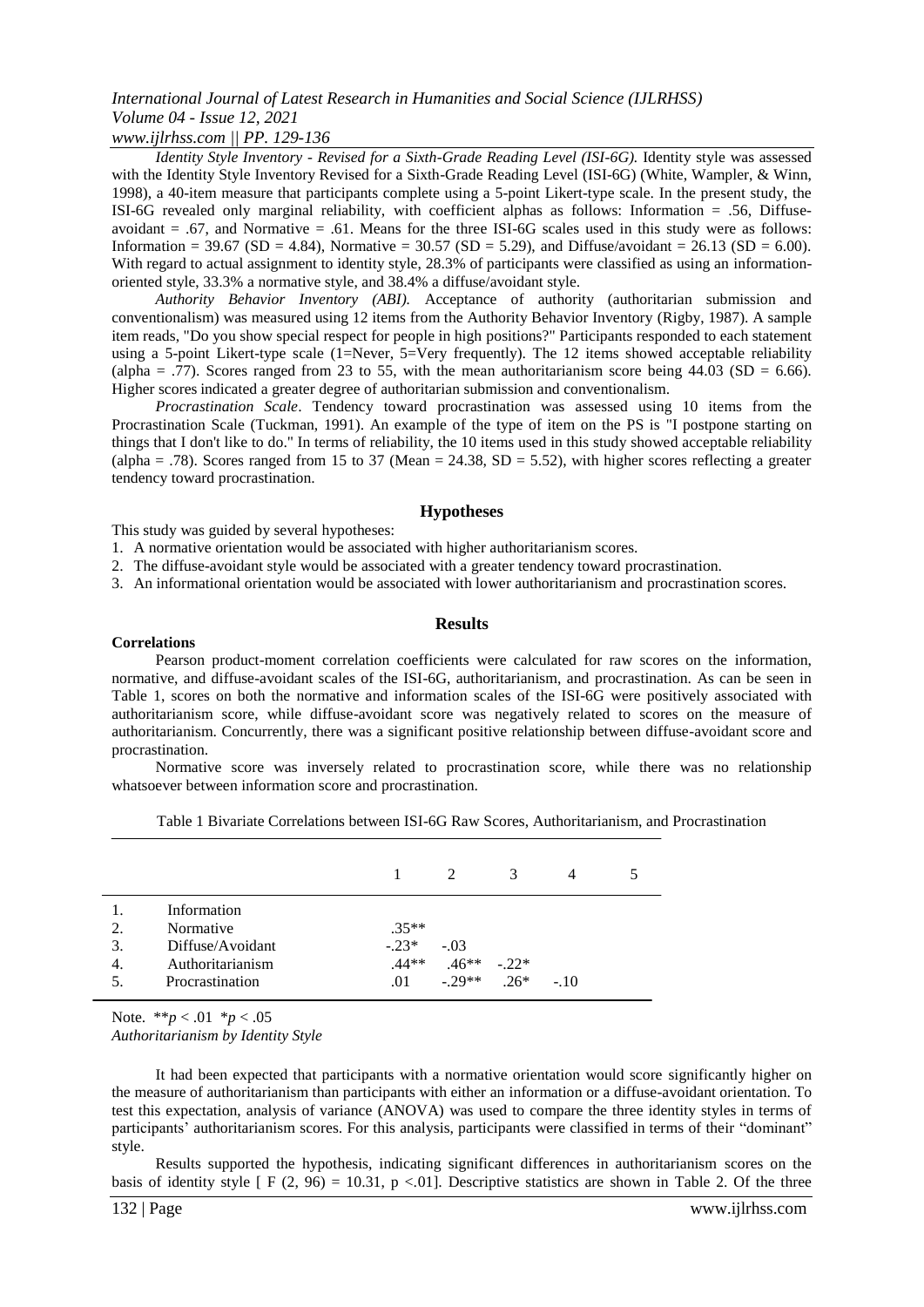### *www.ijlrhss.com || PP. 129-136*

identity styles, the normative style was associated with the highest authoritarianism scores. Individuals classified as diffuse-avoidant had the lowest mean authoritarianism score. Although the normative and informational styles did not differ significantly in terms of authoritarianism score, both styles were associated with significantly higher authoritarianism scores than the diffuse-avoidant style.

#### Table 2

Means and Standard Deviations for Authoritarianism and Procrastination by Identity Style

|                  |                           | <b>Identity Style</b> |                    |                    |
|------------------|---------------------------|-----------------------|--------------------|--------------------|
| Variable         |                           | Information           | Normative          | Diffuse-Avoidant   |
| Authoritarianism |                           |                       |                    |                    |
|                  | Mean                      | $44.84_a$             | 47.18 <sub>a</sub> | 40.70 <sub>b</sub> |
|                  | <b>Standard Deviation</b> | 5.28                  | 5.29               | 7.22               |
| Procrastination  |                           |                       |                    |                    |
|                  | Mean                      | $25.00_{ab}$          | 21.78 <sub>a</sub> | 26.13 <sub>b</sub> |
|                  | <b>Standard Deviation</b> | 6.21                  | 4.23               | 5.27               |

Procrastination by Identity Style Note. Means in the same row with different subscripts differ significantly. ab Not significantly different from the means for either of the other identity styles.

It was anticipated that the diffuse-avoidant style would be associated with the highest mean procrastination score. This hypothesis was tested using a one-way (identity style x procrastination) ANOVA. Results indicated a significant effect for identity style  $[F (2, 94) = 6.24, p < .05]$  (See Table 2 for means and standard deviations). Individuals classified as diffuse-avoidanthad the highest mean procrastination score, while individuals classified as normative had the lowest. Although diffuse-avoidant participants had a significantly higher mean procrastination score than participants classified as normative, there were no significant differences in procrastination score between individuals with an informational orientation and individuals categorized as either diffuse-avoidant or normative.

#### **Regression Analyses**

Linear regression analyses were employed to evaluate the amount of variance in authoritarianism and procrastination explained by raw scores on the information, normative, and diffuse-avoidant scales of the ISI-6G. Results demonstrated that scores on the identity scales were predictive of both authoritarianism and procrastination. In the first regression, scores on the ISI-6G scales accounted for 33% of the variance in authoritarianism score  $[F(3, 94) = 15.68, p < .01]$ . Results of the second regression indicated that identity style scores explained 17% of the variance in procrastination score  $[F(3, 94) = 6.42, p < .01]$ .

#### **Discussion**

The results of this study add to the growing literature on the influence and correlates of identity style and the merit of the identity style construct. Previous scholars have proposed associations between the normative identity style and authoritarianism (Duriez and Soenens, 2006; Soenens et al., 2005; White et al., 1998; Berzonsky, 1992; Nurmi et al., 1997, Berzonsky & Sullivan, 1992) and between the diffuse-avoidant style and procrastination (Adams et al., 2006; Nurmi et al., 1997; Berzonsky, 1993; Berzonsky, 1990). This study's results replicate the findings of previous scholars and unambiguously demonstrate normative-authoritarianism and diffuse/avoidant-procrastination nexuses. Based on the work of previous scholars, three hypotheses were explored:

- 1. A normative orientation would be associated with higher authoritarianism scores.
- 2. The diffuse-avoidant style would be associated with a greater tendency toward procrastination.
- 3. An informational orientation would be associated with lower authoritarianism and procrastination scores.

The first two hypotheses received strong support. Of the three identity styles, the normative style was associated with the highest mean authoritarianism score, a finding entirely consistent with previous literature. A concurrent finding was that the diffuse/avoidant style was associated with the lowest authoritarianism scores.

With regard to the second hypothesis, it was found that the diffuse/avoidant style was related to the highest procrastination scores. This finding replicates what previous scholars have found. At the same time, the normative style was associated with the lowest mean procrastination score.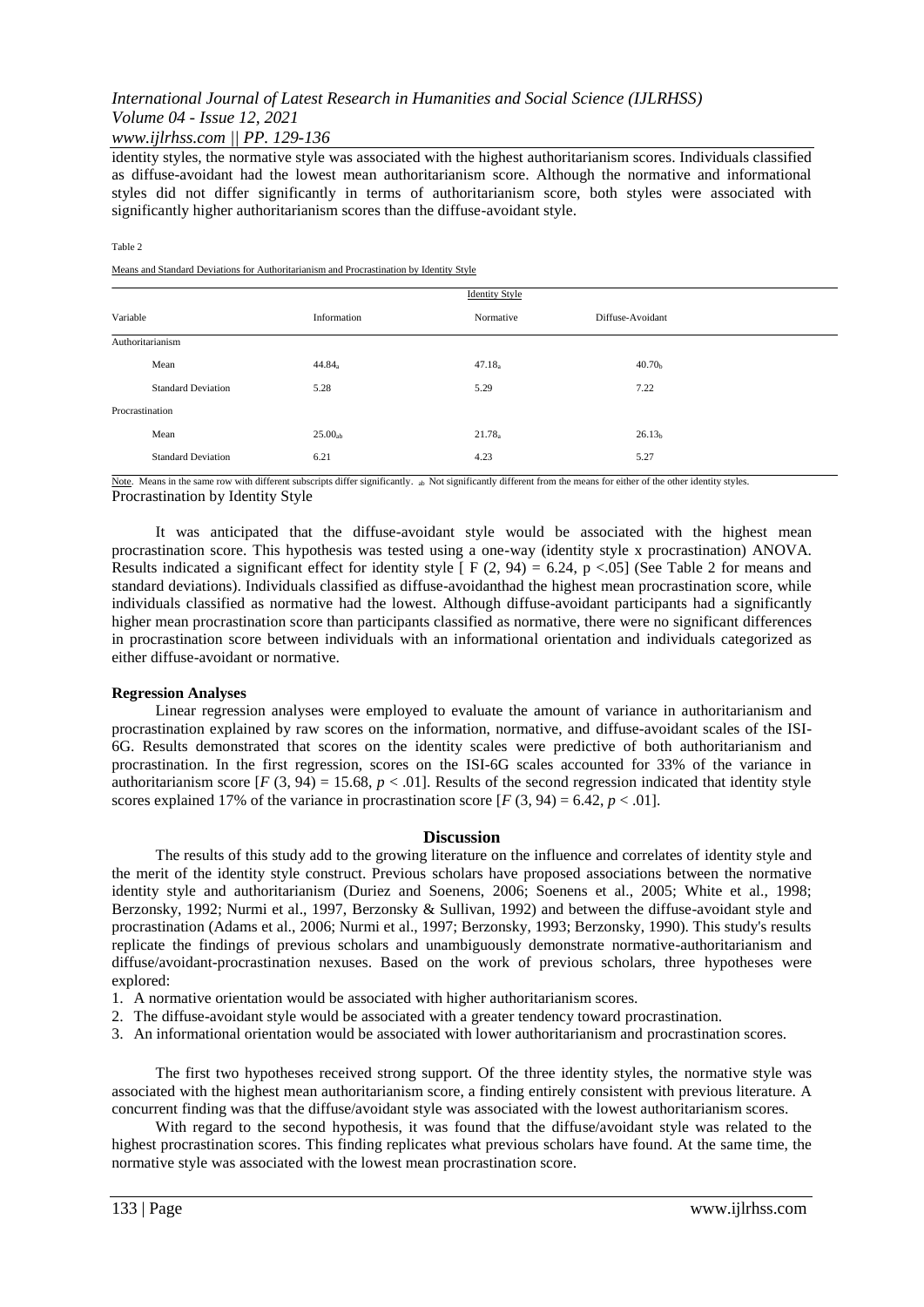### *www.ijlrhss.com || PP. 129-136*

The third hypothesis was not supported by this study's findings. Results indicated individuals with an informational orientation did not differ significantly from individuals categorized as either diffuse-avoidant or normative in terms of procrastination score. Interestingly, results indicated a positive association between the information style and authoritarianism, a finding that was unexpected as the informational style typically is associated with openness to experience, consideration of information from a variety of sources, and critical thinking as opposed to blind adherence to dogma, convention, and authority. Berzonsky (personal communication, June 4, 2007) suggested that commitment may moderate the informational-authoritarianism relationship. In other words, he raised the possibility that highly committed individuals with high informational scores may tend to be authoritarian (or at least close-minded) whereas less committed individuals with high informational scores may be more open-minded.

To test Berzonsky's proposition, the sample was divided into high commitment and low commitment groups on the basis of a median split. Then the authoritarianism scores of individuals with high informational and high commitment scores were compared to the authoritarianism scores of individuals with high informational but low commitment scores.

The difference between the two groups was statistically significant,  $t(96) = -3.64$ ,  $p < .001$ . Individuals with high informational and high commitment scores had significantly higher authoritarianism scores ( $M =$  $45.69$ ,  $SD = 5.50$ ) than individuals with high informational but low commitment scores (M = 40.87, SD = 7.49). These findings, therefore, support the idea that level of commitment moderates the association between the informational style and authoritarianism.

The assumption here is that both authoritarianism and procrastination are related to outcomes that are less than desirable. Authoritarianism is, after all, inconsistent with tolerance, freedom, and democratic values, and procrastination is associated with a host of maladaptive outcomes and appears to be antithetical to achievement and well-being in various life domains (e.g., academic, career, relationship). The relationship between the normative style and authoritarianism and the relationship between the diffuse/avoidant style and procrastination are best envisioned as cognitive-behavioral complexes. Taking a systemic view, by changing one element, you change the nature of the complex.

A growing body of evidence suggests that it is possible to direct identity development processes (see Duriez&Soenens, 2006). Programs can be developed to promote an informational orientation and to preclude or modify normative and diffuse/avoidant orientations.

By steering individuals away from normative and diffuse/avoidant orientations, it logically follows that tendencies toward authoritarianism and procrastination are altered as well. Programs for diffuse/avoidant individuals might feature activities designed to encourage meaningful exploration, decision making, problem solving, future viewing, goal setting, and delay of gratification (White & Jones, 1996; Jones et al., 1992). Individuals employing a normative style might benefit from interventions focused on encouraging exploration, forming alternative commitments, and shifting from an external to an internal orientation (Jones et al., 1992; White & Jones, 1996). In terms of the timing of such attempts to direct or alter identity style, while identity work may occur throughout the lifespan, it is probably desirable to start earlier (i.e., in adolescence) rather than later since adolescents are likely more malleable than people who are well into adulthood.

#### **Limitations**

A key limitation of this study was the relatively small sample drawn exclusively from a single region of the U.S. Another potential limitation is that this paper does make certain assumptions (e.g., an informational style is preferred over a normative or diffuse/avoidant style, authoritarianism and procrastination are traits to be discouraged). Although some might take exception to these assumptions, the reader is reminded that they are based on empirical research findings and not the subjective views or preferences of the author. A final limitation has to do with the poor reliability of the ISI-6G. The measure has demonstrated disappointing reliability, not just in this study, but in other studies as well (for instance, see the reliabilities reported in White et al.,1997).

#### **Conclusion**

The study described in this paper has replicated the findings of previous identity scholars by demonstrating an association between the normative identity style and authoritarianism and between the diffuse/avoidant style and procrastination. The task now is to take what is known about identity style and the correlates of identity style to policy makers, educators, and people involved in fields such as mental health, social work, and corrections, and impress upon them the relationship between identity style and various life outcomes and the importance of developing and dedicating resources to effective educational and intervention programs intended to place individuals on trajectories more likely to result in positive life outcomes and the full realization of potential.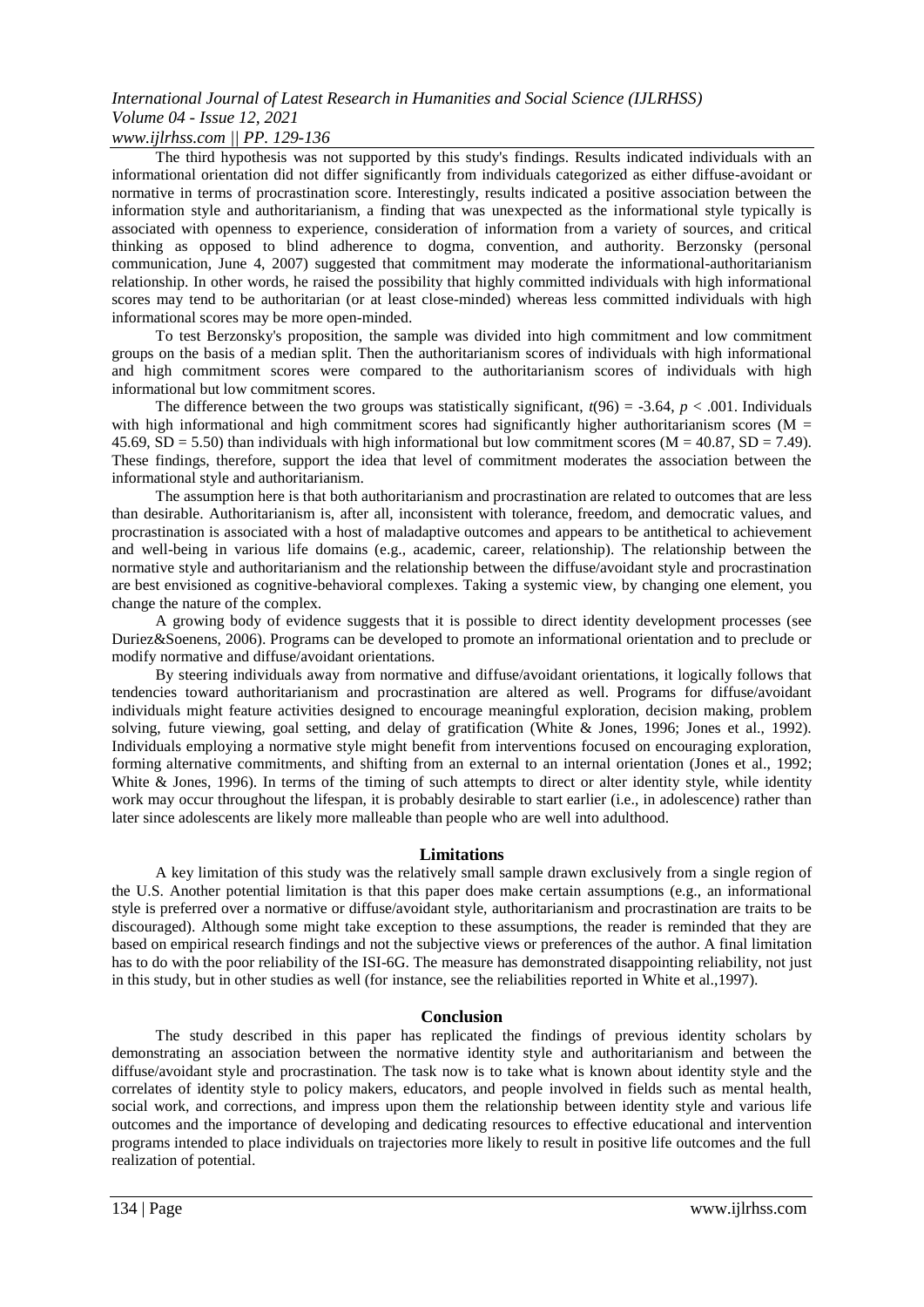#### **Compliance with Ethical Standards**

**Ethical approval:** All procedures performed in studies involving human participants were in accordance with the ethical standards of the institutional and/or national research committee and with the 1964 Helsinki declaration and its later amendments or comparable ethical standards.

**Informed consent:** Informed consent was obtained from all individual participants included in the study.

#### **References**

- [1]. Adams, G.R., Berzonsky, M.D., & Keating, L. (2006). Psychosocial resources in first-year university students: The role of identity processes and social relationships. *Journal of Youth and Adolescence, 35,*  81-91.
- [2]. Adams, G.R., & Marshall, S.K. (1996). A developmental social psychology of identity: Understanding the person-in-context. *Journal of Adolescence, 19,* 429-442.
- [3]. Altemeyer, B. (1996). *The Authoritarian Specter*. Cambridge, MA: Harvard University Press.
- [4]. Altemeyer, B. (1988). *Enemies of Freedom*. San Francisco: Jossey-Bass Publishers.
- [5]. Balkis, M. &Duru, E. (2007). The evaluation of the major characteristics and aspects of procrastination in the framework of psychological counseling and guidance. *Educational Sciences: Theory and Practice, 7,* 376-385.
- [6]. Berzonsky, M.D. (1997). Identity development, control theory, and self-regulation: An individual differences perspective*. Journal of Adolescent Research, 12,* 347-353.
- [7]. Berzonsky, M.D. (1993). Identity style, gender, and social-cognitive reasoning. *Journal of Adolescent Research, 8,* 289-296.
- [8]. Berzonsky, M.D. (1992). Identity style and coping strategies. *Journal of Personality, 60,* 771-788.
- [9]. Berzonsky, M.D. (1990). Self-construction over the lifespan: A process perspective on identity formation. *Advances in Personal Construct Psychology, 1,* 155-186.
- [10]. Berzonsky, M.D. (1989). Identity style: Conceptualization and measurement. *Journal of Adolescent Research, 4,* 268-282.
- [11]. Berzonsky, M.D. & Sullivan, C. (1992). Social-cognitive aspects of identity style: Need for cognition, experiential openness, and introspection. *Journal of Adolescent Research, 7,* 140-155.
- [12]. Burka, J.A. & Yuen, L.M. (1983). *Procrastination: Why You Do It, What to Do About It*. Reading, MA: Addison-Wesley.
- [13]. Burke, P.J. (1991). Identity processes and social stress. *American Sociological Review, 56,* 836-849.
- [14]. DeHaan, L., &MacDermid, S. (1996). *Identity and poverty.* New York: Garland Publishing, Inc.
- [15]. Duriez, B. &Soenens, B. (2006). Personality, identity styles, and authoritarianism: An integrative study among late adolescents. *European Journal of Personality, 20,* 397-417.
- [16]. Erikson, E.H. (1980). *Identity and the life cycle.* New York: W.W. Norton & Company.
- [17]. Ferrari, J.R., Keane, S.M., Wolfe, R.N., & Beck, B.L. (1998). The antecedents and consequences of academic excuse-making: Examining individual differences in procrastination. *Research in Higher Education, 39,* 199-215.
- [18]. Graham, C.W., Sorell, G.T., & Montgomery, M.J. (2004). Role-related identity structure in adult women. *Identity, 4,* 251-271.
- [19]. Haycock, L.A., McCarthy, P., &Skay, C.L. (1998). Procrastination in college students: The role of selfefficacy and anxiety. *Journal of Counseling and Development, 76,* 317-324.
- [20]. Johnson, E.M., Green, K.E., &Kluever, R.C. (2000). Psychometric characteristics of the revised Procrastination Inventory. *Research in Higher Education, 41,* 269-279.
- [21]. Kelly, G.A. (1955). *The psychology of personal constructs: A theory of personality*. New York: Norton.
- [22]. Kerpelman, J.L., Pittman, J.F., &Lamke, L.K. (1997). Toward a microprocess perspective of adolescent identity development: An identity control theory approach. *Journal of Adolescent Research, 12,* 325-346.
- [23]. Marcia, J.E. (1980). Identity in adolescence. In J. Adelson (Ed.), *Handbook of Adolescent Psychology*, (pp. 159-187). New York: Wiley.
- [24]. Marcia, J.E. (1967). Ego identity status: Relationship to change in self-esteem, "general maladjustment," and authoritarianism. *Journal of Personality, 35,* 118-133.
- [25]. Milgram, S. (1974). *Obedience to Authority*. New York: Harper and Row.
- [26]. Nurmi, J., Berzonsky, M.D., Tammi, K., & Kinney, A. (1997). Identity processing orientation, cognitive and behavioural strategies, and well-being. *International Journal of Behavioral Development, 21,* 555- 570.
- [27]. Park, C.L. (2004). Experimental repetition: What is the value of replicating other studies? *Research Evaluation, 3,* 189-195.